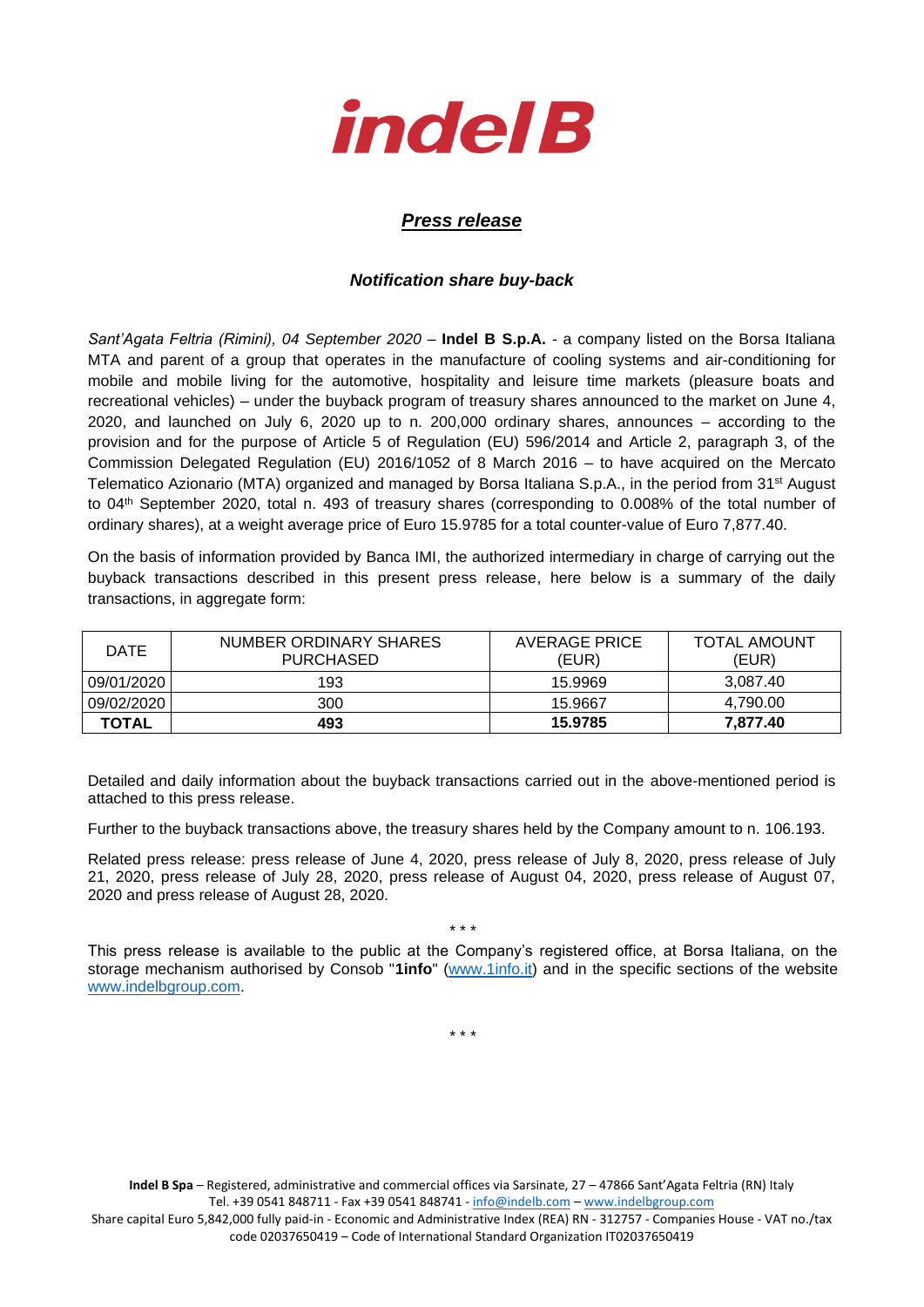*Indel B S.p.A. is a company listed on the MTA segment of the Italian stock exchange and is controlled by AMP.FIN S.r.l., in turn held entirely by the Berloni family. Indel B S.p.A. heads an important Group that operates worldwide and* has been active for the last 50 years in the mobile cooling sector applicable to the Automotive, Leisure time and Hospitality cooling segments. The Group also operates in mobile climate control, with specific reference to the *Automotive market, represented by commercial vehicles, minibuses, ambulances, agricultural and earth-moving machinery, and in the Cooling Appliances sector, which mainly comprises cellars for storing wine and small refrigerators for storing milk. The company has a market cap of approximately Euro 96 million.*

## **Contact details**

| <i>INDEL B</i>              | POLYTEMS HIR                   | FAST-COM                       |
|-----------------------------|--------------------------------|--------------------------------|
| CFO & IR                    | IR and Financial Disclosures   | Media Relations                |
| Mirco Manganello            | Bianca Fersini Mastelloni      | Paolo Santagostino             |
| +39 0541 848 711            | +39 06.69923324; +39 336742488 | +39 349 3856585                |
| mirco.manganello@indelb.com | b.fersini@polytemshir.it       | paolo.santagostino@fast-com.it |